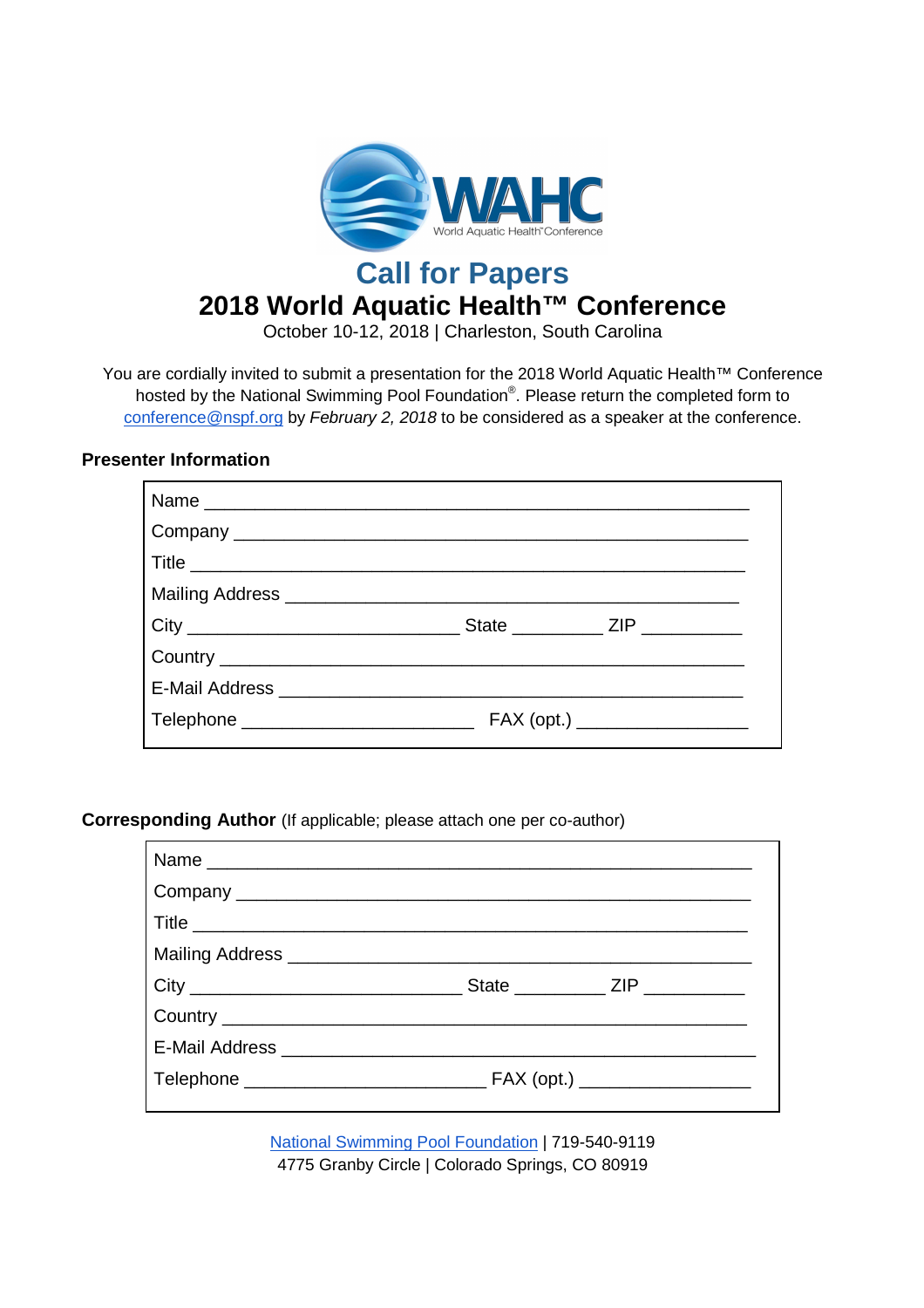## **Presentation Abstract Information**

| Presentation Title (Please limit to 120 characters or less)                    |                                                                                                                         |  |  |  |
|--------------------------------------------------------------------------------|-------------------------------------------------------------------------------------------------------------------------|--|--|--|
|                                                                                |                                                                                                                         |  |  |  |
| Subject Area Topic                                                             | □ Protecting Bathers                                                                                                    |  |  |  |
|                                                                                | □ Encouraging More People to Aquatics                                                                                   |  |  |  |
|                                                                                |                                                                                                                         |  |  |  |
|                                                                                |                                                                                                                         |  |  |  |
| What needs does this presentation address in the aquatics industry?            |                                                                                                                         |  |  |  |
|                                                                                |                                                                                                                         |  |  |  |
|                                                                                |                                                                                                                         |  |  |  |
| Learning Objectives (Please include 3-5)                                       |                                                                                                                         |  |  |  |
| $\mathbf 1$ .                                                                  |                                                                                                                         |  |  |  |
| 2.                                                                             | <u> 1989 - Johann John Stoff, deutscher Stoff aus der Stoff aus der Stoff aus der Stoff aus der Stoff aus der Stoff</u> |  |  |  |
| 3.                                                                             |                                                                                                                         |  |  |  |
| 4.                                                                             |                                                                                                                         |  |  |  |
| 5.                                                                             |                                                                                                                         |  |  |  |
| Will this or similar work have been published or presented by October 1, 2018? |                                                                                                                         |  |  |  |
| Yes or no (please circle one)                                                  |                                                                                                                         |  |  |  |
|                                                                                |                                                                                                                         |  |  |  |
|                                                                                |                                                                                                                         |  |  |  |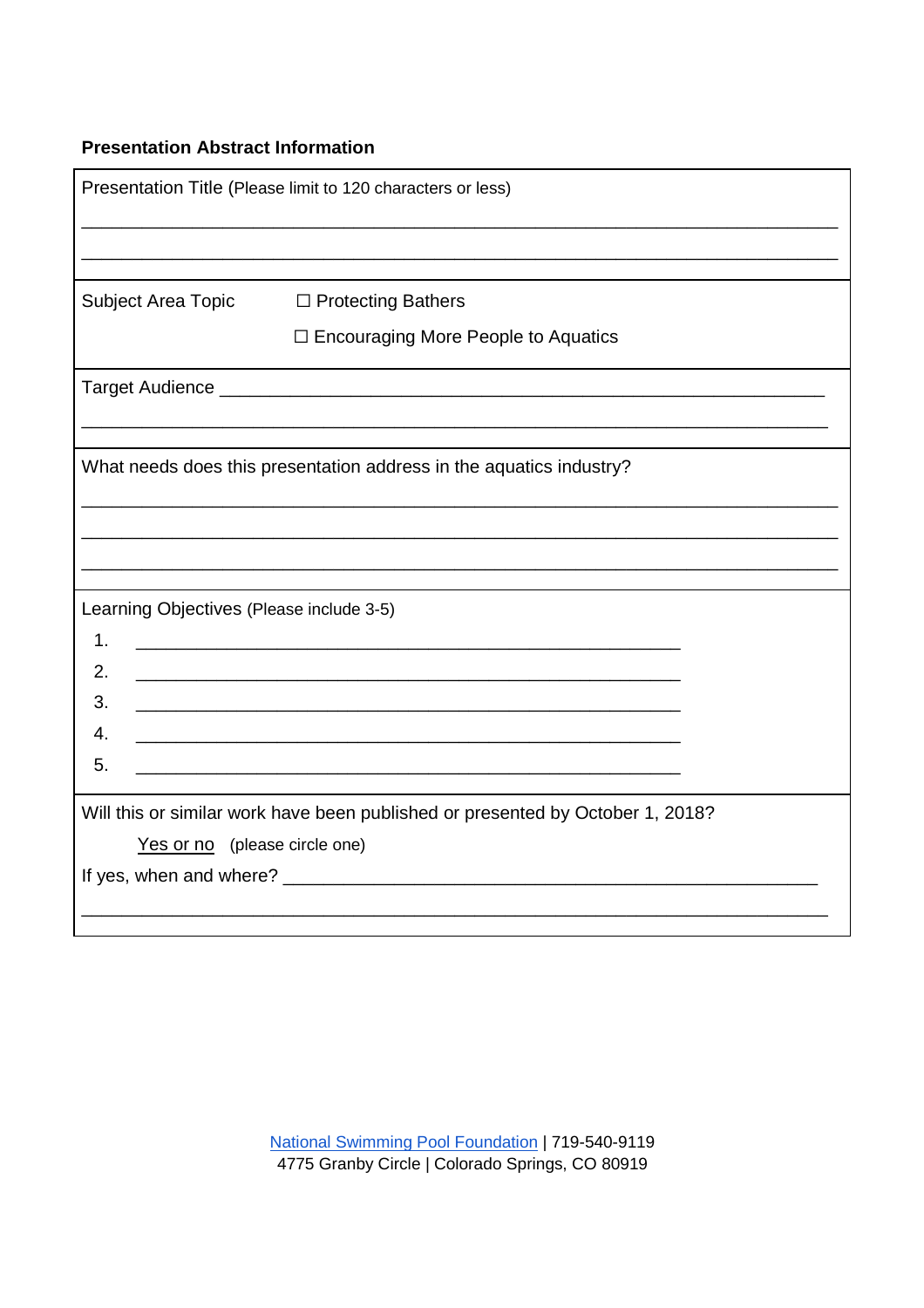**Abstract** - Maximum 4,000 characters (including spaces).

**Biography of Presenter** - Provide your bio in paragraph form and attach a headshot for publications.